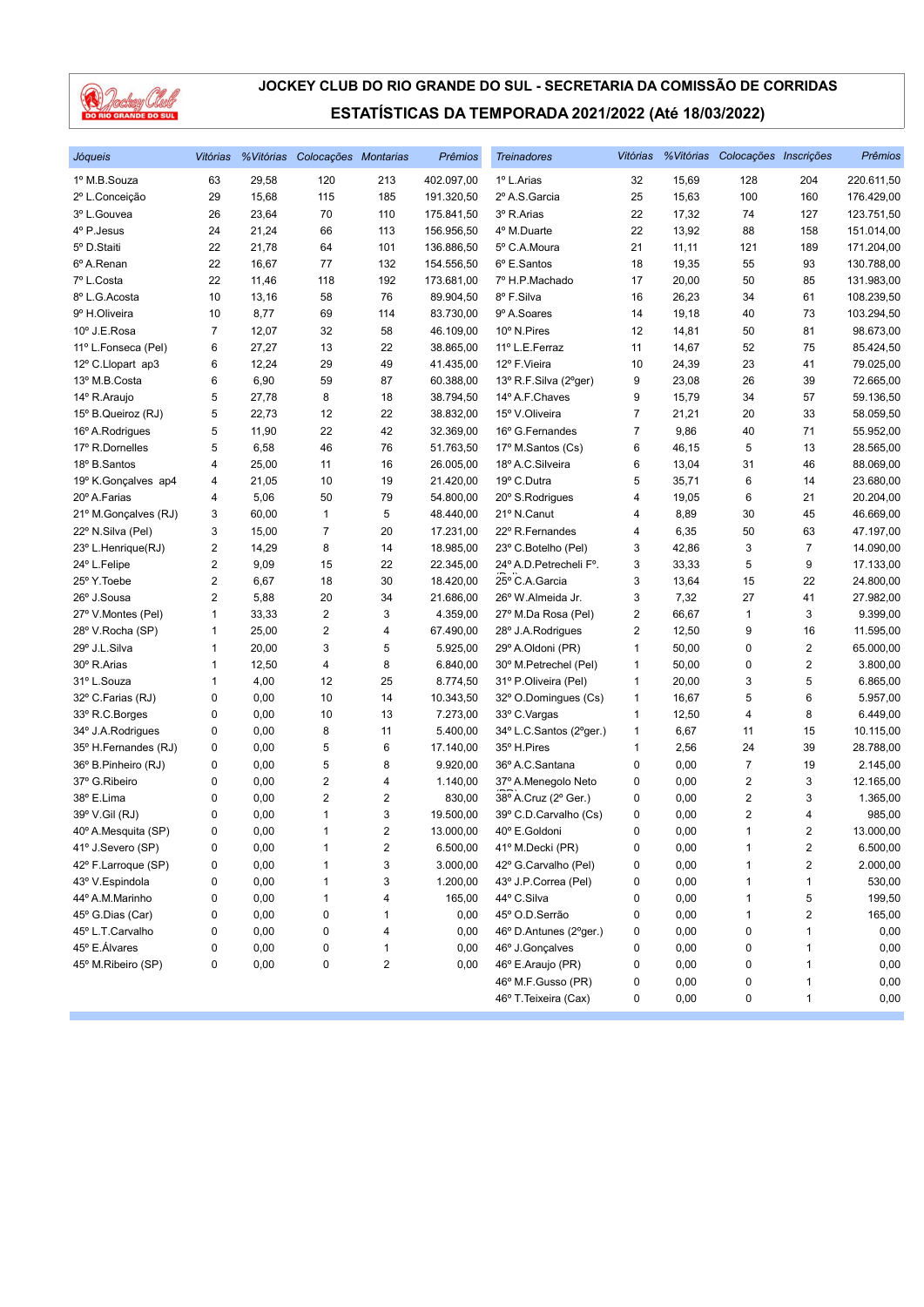

| Reprodutores                                |                         |                |                         | Corr. Ganh Vit. Coloc. | Prêmios    | Avós Maternos                           | Corr. Ganh Vit. Coloc. |                         |                         |                         | Prêmios    |
|---------------------------------------------|-------------------------|----------------|-------------------------|------------------------|------------|-----------------------------------------|------------------------|-------------------------|-------------------------|-------------------------|------------|
| 1º Tiger Heart-(Scatmandu)                  | 21                      | 13             | 25                      | 37                     | 140.825,50 | 1º Roi Normand-(Exclusive Native)       | 26                     | 11                      | 23                      | 79                      | 152.978,00 |
| 2º Wired Bryan-USA(Stormy Atlantic)         | 22                      | 10             | 18                      | 32                     | 106.945,00 | 2º Wild Event-(Wild Again)              | 18                     | 8                       | 17                      | 38                      | 122.995,00 |
| 3º Oliver Zip-USA(City Zip)                 | 15                      | 6              | 16                      | 43                     | 119.054,00 | 3º Magical Mile-(J.O.Tobin)             | 7                      | 5                       | 13                      | 9                       | 72.190,00  |
| 4º Midshipman-(Unbridled'S Song)            | $\overline{7}$          | 4              | 13                      | 16                     | 73.468,00  | 4º Mensageiro Alado-(Ghadeer)           | 11                     | 8                       | 12                      | 26                      | 71.386,50  |
| 5° Forestry-(Storm Cat)                     | 14                      | 4              | 12                      | 32                     | 84.349,00  | 5° Put It Back-(Honour and Glory)       | 12                     | 5                       | 9                       | 20                      | 48.813,50  |
| 6º Adriano-(A.P. Indy)                      | 13                      | 7              | 12                      | 39                     | 82.862,50  | 6° Blade Prospector-(Music Prospector)  | 9                      | 6                       | 7                       | 26                      | 56.347,00  |
| 7º Agnes Gold-(Sunday Silence)              | 14                      | 7              | 12                      | 31                     | 68.719,50  | 7º Grand Slam-PR(Gone West)             | 3                      | $\mathbf{1}$            | $\overline{7}$          | 6                       | 34.872,00  |
| 8º Glória de Campeão-(Impression)           | 9                       | 6              | 10                      | 27                     | 70.152,00  | 8º First American-(Quiet American)      | 9                      | 5                       | 6                       | 30                      | 54.755,00  |
| 9º Billion Dollar-(Put It Back)             | 16                      | 9              | 10                      | 32                     | 69.942,50  | 9º Point Given-(Thunder Gulch)          | 8                      | 5                       | 6                       | 17                      | 39.722,50  |
| 10° Goldikovic-(Galileo)                    | 16                      | 8              | 9                       | 38                     | 78.725,50  | 10° Know Heights-(Shirley Heights)      | 7                      | 4                       | 6                       | 18                      | 34.721,50  |
| 11º Victory Is Ours-(Northern Afleet)       | 13                      | 6              | 8                       | 28                     | 72.370,00  | 11º Watchmon-(Maria'S Mon)              | 2                      | $\overline{2}$          | 6                       | 6                       | 32.190,00  |
| 12º Unbridled Star-(Honour and Glory)       | 4                       | 3              | 8                       | 13                     | 42.854,50  | 12º Tiger Heart-(Scatmandu)             | 4                      | 3                       | 6                       | 9                       | 30.229,00  |
| 13° Koller-ARG(Orpen)                       | 10                      | 4              | 7                       | 33                     | 67.323,00  | 13º Tiznow-(Cee'S Tizzy)                | 2                      | 2                       | 5                       | 4                       | 40.300,00  |
| 14º Desejado Thunder-(Durban Thunder)       | 11                      | 6              | 7                       | 20                     | 49.748,00  | 14º A.P. Indy-(Seattle Slew)            | 1                      | $\mathbf{1}$            | 5                       | 2                       | 32.150,00  |
| 15° First American-(Quiet American)         | 4                       | 3              | 6                       | 8                      | 50.980,00  | 15° Public Purse-(Private Account)      | 11                     | 3                       | 4                       | 31                      | 44.895,50  |
| 16º Alcorano-(Public Purse)                 | 6                       | 4              | 6                       | 13                     | 41.982,00  | 16° Redattore-(Roi Normand)             | 7                      | $\overline{2}$          | 4                       | 28                      | 42.234,00  |
| 17º Tokay-(Wild Event)                      | 14                      | 4              | 5                       | 31                     | 47.415,50  | 17º Crimson Tide-(Sadler'S Wells)       | 10                     | 3                       | 4                       | 21                      | 34.119,00  |
| 18° Courtier-(Pioneerof The Nile)           | 10                      | 4              | 5                       | 29                     | 43.426,50  | 18° Sulamani-(Hernando)                 | 3                      | 2                       | 4                       | 15                      | 30.284,00  |
| 19° Drosselmeyer-USA(Distorted Humor)       | 8                       | 5              | 5                       | 27                     | 34.819,00  | 19° Choctaw Ridge-USA(Mr.Prospector)    | 6                      | 4                       | 4                       | 17                      | 27.402,50  |
| 20° Holding Glory-(Public Purse)            | 5                       | 3              | 4                       | 16                     | 47.814,00  | 20° Whywhywhy-(Mr.Greeley)              | 1                      | $\mathbf{1}$            | 4                       | 6                       | 26.424,00  |
| 21º Salto-(Pivotal)                         | $\overline{7}$          | 3              | 4                       | 24                     | 33.907,00  | 21º Inexplicable-(Miswaki)              | 7                      | $\overline{2}$          | 4                       | 13                      | 25.903,00  |
| 22° Un Belini-(Put It Back)                 | 3                       | 1              | 4                       | 12                     | 30.600,00  | 22° Our Emblem-(Mr.Prospector)          | $\overline{c}$         | $\mathbf{1}$            | 4                       | 6                       | 25.815,00  |
| 23° Kodiak Kowboy-USA(Posse)                | 7                       | 3              | 4                       | 8                      | 23.055,00  | 23° Top Hat-(Royal Academy)             | 1                      | $\mathbf{1}$            | 4                       | 10                      | 22.120,00  |
| 24° Union Avenue-USA(Gone West)             | 6                       | 3              | 4                       | 9                      | 22.746,50  | 24° Cape Town-(Seeking The Gold)        | 3                      | 2                       | 3                       | 9                       | 32.267,00  |
| 25° Mr.Angra-(Romarin)                      | 1                       | 1              | 4                       | 10                     | 22.120,00  | 25° Vettori-(Machiavellian)             | 7                      | 3                       | 3                       | 8                       | 30.628,00  |
| 26° Crocodilo Dandy-PR(Belong To Me)        | 3                       | $\overline{c}$ | 4                       | $\overline{7}$         | 21.099,00  | 26° Ghadeer-(Lyphard)                   | 5                      | 3                       | 3                       | 21                      | 25.381,50  |
| 27º Poker Face-(Wild Event)                 | 4                       | 3              | 4                       | 10                     | 20.700,00  | 27° Spend A Buck-(Buckaroo)             | 6                      | $\overline{\mathbf{c}}$ | 3                       | 20                      | 24.101,50  |
| 28° Redattore-(Roi Normand)                 | 8                       | 3              | 3                       | 45                     | 43.929,00  | 28° Mark Of Esteem-(Darshaan)           | 3                      | $\overline{2}$          | 3                       | 6                       | 20.948,00  |
| 29° Catcher In The Sky-(Catcher In The Rye) | 5                       | 3              | 3                       | 22                     | 27.461,00  | 29° Nedawi-(Rainbow Quest)              | 5                      | 3                       | 3                       | $\overline{7}$          | 20.530,00  |
| 30° Embaixador Inglês-SP(First American)    | 4                       | 2              | 3                       | 17                     | 26.441,50  | 30° Lil'S Lad-(Pine Bluff)              | 1                      | $\mathbf{1}$            | 3                       | 12                      | 19.768,00  |
| 31º Quick Road-(Jules)                      | 2                       | 1              | 3                       | 17                     | 22.794,00  | 31º Northern Afleet-(Afleet)            | 6                      | 3                       | 3                       | 10                      | 19.475,00  |
| 32° Pioneering-(Mr.Prospector)              | 5                       | 2              | 3                       | 15                     | 18.175,00  | 32° Spring Halo-(Southern Halo)         | 10                     | $\overline{2}$          | 3                       | 19                      | 18.655,00  |
| 33º Nedawi-(Rainbow Quest)                  | 4                       | 3              | 3                       | $\overline{7}$         | 15.110,00  | 33º Minstrel Glory-(The Minstrel)       | 3                      | $\overline{2}$          | 3                       | 5                       | 16.255,00  |
| 34° Taludo-(Music Prospector)               | 3                       | 2              | 3                       | 4                      | 13.110,00  | 34° Romarin-(Itajara)                   | 2                      | $\overline{\mathbf{c}}$ | 3                       | 4                       | 15.609,00  |
| 35° Wild Event-(Wild Again)                 | 6                       | 2              | 2                       | 10                     | 50.910,00  | 35° American Gipsy-(Septième Ciel)      | 4                      | $\overline{\mathbf{c}}$ | 3                       | 4                       | 15.130,00  |
| 36° Out Of Control-(Vettori)                | 8                       | 2              | $\sqrt{2}$              | 28                     | 27.636,50  | 36° Odysseus-(Sail Through)             | 1                      | $\mathbf{1}$            | 3                       | 3                       | 14.490,00  |
| 37º Jeune-Turc-(Know Heights)               | 4                       | 2              | $\overline{2}$          | 20                     | 24.882,00  | 37º Woodman-(Mr.Prospector)             | 1                      | $\mathbf{1}$            | 3                       | 6                       | 13.705,00  |
| 38° Que Fenômeno-(Northern Afleet)          | 3                       | 1              | 2                       | 11                     | 19.470,00  | 38° Salute The Sarge-(Forest Wildcat)   | 2                      | 1                       | 2                       | 11                      | 28.313,00  |
| 39° Phone Time-(Gilded Time (USA))          | 6                       | 2              | $\sqrt{2}$              | 16                     | 18.942,00  | 39° Roman Ruler-(Fusaichi Pegasus)      | 1                      | 1                       | 2                       | $\mathbf{1}$            | 27.200,00  |
| 40° É do Sul-(Irish Fighter)                | $\mathbf{1}$            | 1              | $\overline{2}$          | 5                      | 17.199,00  | 40° Clackson-(I Say)                    | 5                      | $\overline{c}$          | $\overline{c}$          | 19                      | 20.910,00  |
| 41º Public Purse-(Private Account)          | 5                       | 2              | $\overline{\mathbf{c}}$ | 14                     | 16.593,00  | 41º Pioneering-(Mr.Prospector)          | 3                      | $\mathbf{1}$            | $\sqrt{2}$              | 13                      | 20.507,00  |
| 42° Sanduka-(Wild Event)                    | 1                       | 1              | $\boldsymbol{2}$        | 8                      | 13.670,00  | 42° Dodge-(Mr.Prospector)               | 10                     | $\overline{2}$          | 2                       | 25                      | 20.058,00  |
| 43º Hat Trick-(Sunday Silence)              | 3                       | 2              | 2                       | 6                      | 13.575,00  | 43° Fast Fingers-(Mt.Livermore)         | 4                      | $\overline{\mathbf{c}}$ | 2                       | 12                      | 18.114,50  |
| 44° Eyeofthetiger-(Tempranero)              | 2                       | 1              | 2                       | 8                      | 12.687,50  | 44º Notation-(Well Decorated)           | 4                      | $\mathbf{1}$            | 2                       | 6                       | 17.424,00  |
| 45° Acteon Man-(Be My Chief)                | $\overline{\mathbf{c}}$ | 1              | $\sqrt{2}$              | 3                      | 11.700,00  | 45° Linngari-(Indian Ridge)             | 1                      | $\mathbf{1}$            | $\sqrt{2}$              | $\overline{\mathbf{c}}$ | 14.600,00  |
| 46° Arambaré-(Jarraar)                      | 1                       | 1              | $\boldsymbol{2}$        | 3                      | 10.965,00  | 46° Fahim-(Green Desert)                | 3                      | $\overline{\mathbf{c}}$ | $\boldsymbol{2}$        | 11                      | 13.483,00  |
| 47° Crafty C.T.-(Crafty Prospector)         | 3                       | 1              | $\overline{\mathbf{c}}$ | 6                      | 9.570,00   | 47º Amigoni-(Danehill)                  | 5                      | $\overline{2}$          | 2                       | 12                      | 13.340,00  |
| 48° Valente Master-(Holzmeister)            | 1                       | 1              | 2                       | 2                      | 9.120,00   | 48° Burooj-(Danzig)                     | 5                      | 1                       | 2                       | 13                      | 12.823,50  |
| 49° Chronnos-(Elusive Quality)              | 2                       | 2              | 2                       | 0                      | 7.290,00   | 49° Gilded Time (USA)-(Timeless Moment) | 3                      | 1                       | 2                       | 6                       | 12.704,50  |
| 50° Mike Toor-(Dodge)                       | $\overline{\mathbf{c}}$ | 1              | $\overline{\mathbf{c}}$ | 1                      | 6.825,00   | 50° Red Runner-(Storm Cat)              | 2                      | 1                       | $\overline{\mathbf{c}}$ | 8                       | 12.607,50  |
|                                             |                         |                |                         |                        |            |                                         |                        |                         |                         |                         |            |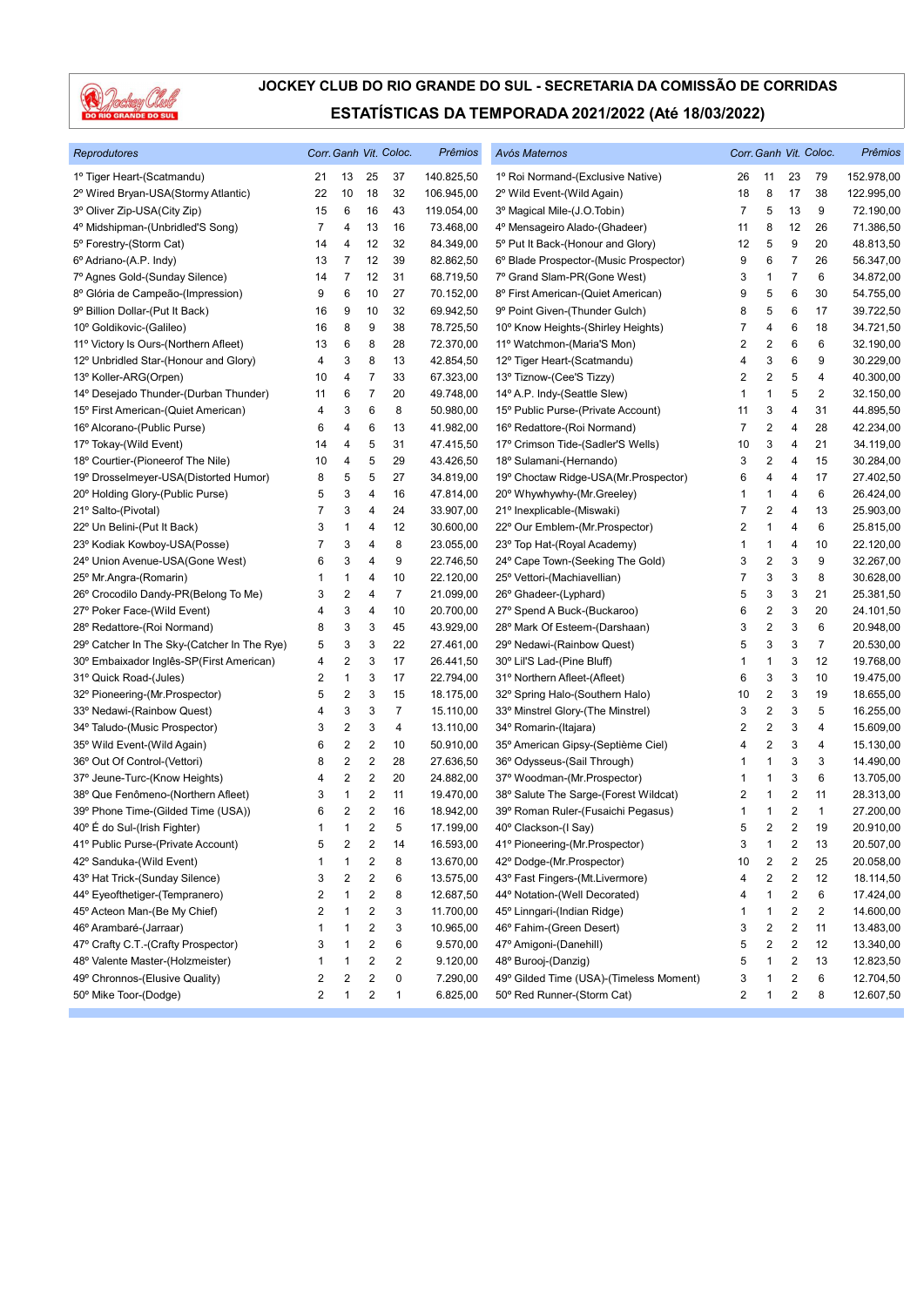

| Proprietários                                |                |                         |                         | Corr. Ganh Vit. Coloc. | Prêmios    | Criadores                             |                |                         |    | Corr. Ganh Vit. Coloc.  | Prêmios    |
|----------------------------------------------|----------------|-------------------------|-------------------------|------------------------|------------|---------------------------------------|----------------|-------------------------|----|-------------------------|------------|
| 1º Global Oil Distribuidora de Petróleo Ltda | 21             | 11                      | 23                      | 77                     | 135.459,00 | 1º Haras Figueira do Lago             | 10             | 7                       | 14 | 61                      | 105.673,00 |
| 2º Alberto J. Tiellet Miorim                 | 22             | 13                      | 22                      | 70                     | 160.748,50 | 2º Haras Celcape                      | 8              | 4                       | 14 | 26                      | 101.115,50 |
| 3º Stud Sion                                 | 24             | $\overline{7}$          | 18                      | 40                     | 112.591,00 | 3º Haras Springfield                  | 9              | 5                       | 13 | 17                      | 76.179,00  |
| 4° Stud Boate Azul                           | 11             | 3                       | 11                      | 27                     | 76.644,00  | 4º Haras Alves Teixeira               | 17             | 10                      | 12 | 44                      | 89.525,50  |
| 5º Mauricio Roriz dos Santos                 | 8              | 5                       | 8                       | 14                     | 58.434,50  | 5º Haras J.G.                         | 15             | 7                       | 12 | 35                      | 74.797,50  |
| 6º Ramiro Curi de Lemos                      | 4              | 3                       | 8                       | 5                      | 48.965,00  | 6º Haras Capela de Santana            | 18             | 7                       | 10 | 34                      | 82.400,50  |
| 7º Haras Maluga                              | 6              | 4                       | $\overline{7}$          | 19                     | 57.069,50  | 7º Haras Santa Maria de Araras        | 22             | $\overline{7}$          | 8  | 49                      | 107.780,00 |
| 8º Haras Uberlândia                          | 7              | 4                       | $\overline{7}$          | 25                     | 45.366,00  | 8º Haras Vale Verde                   | 11             | 6                       | 8  | 21                      | 67.630,00  |
| 9º Coudelaria San Paolo                      | 5              | 3                       | $\overline{7}$          | 17                     | 41.808,50  | 9º Haras Uberlândia                   | 10             | 5                       | 8  | 41                      | 64.166,00  |
| 10º Stud Lobão de Pelotas                    | 6              | 4                       | 6                       | 20                     | 41.370,00  | 10° Haras Dilema                      | 3              | 1                       | 8  | 12                      | 44.422,50  |
| 11º Stud Slick                               | 10             | 5                       | 6                       | 15                     | 29.884,00  | 11º Haras Maluga                      | 8              | 4                       | 7  | 19                      | 57.460,00  |
| 12º Haras Rio Iguassu                        | 7              | 4                       | 5                       | 11                     | 90.475,00  | 12º Haras Cima                        | 4              | 1                       | 7  | 11                      | 48.535,50  |
| 13º Stud Vicente Garbin Obino                | 5              | 3                       | 5                       | 5                      | 38.075,00  | 13º Haras Santarém                    | 7              | 4                       | 7  | 12                      | 39.965,00  |
| 14º Haras das Araucárias                     | 4              | 2                       | 5                       | $\overline{7}$         | 27.610,00  | 14º Haras Ereporã                     | 5              | 3                       | 6  | 9                       | 30.445,50  |
| 15° Stud Alegretense                         | 1              | 1                       | 5                       | 4                      | 23.085,00  | 15° Haras Rio Iguassu                 | 8              | 4                       | 5  | 12                      | 93.205,00  |
| 16° Stud Duplo Ouro                          | 9              | 4                       | 4                       | 17                     | 69.872,00  | 16° Haras Nijú                        | 11             | 5                       | 5  | 25                      | 43.434,00  |
| 17º Ricardo Corrêa                           | 4              | 2                       | 4                       | 21                     | 50.030,50  | 17º Paulo Neri de Lima Bergamo        | 3              | $\overline{2}$          | 5  | 5                       | 40.900,00  |
| 18º Stud Casablanca                          | 12             | 4                       | 4                       | 20                     | 35.307,50  | 18º Haras Ponta Porã                  | 11             | 4                       | 5  | 20                      | 37.055,00  |
| 19° Gil Boczianowski Irala                   | 4              | 2                       | 4                       | $\overline{7}$         | 22.688,00  | 19° Haras Anderson                    | 8              | 4                       | 5  | 20                      | 33.196,50  |
| 20° José Paulo Scorsatto Elias               | 13             | 3                       | 4                       | 8                      | 17.589,50  | 20° Stud Ferragus                     | 6              | $\overline{\mathbf{c}}$ | 5  | 13                      | 29.554,00  |
| 21º Guilherme Vargas Dias                    | 5              | 3                       | 3                       | 43                     | 37.697,00  | 21º Haras Di Cellius                  | 8              | 4                       | 4  | 35                      | 38.228,50  |
| 22º Agamenon Machado de Assis Berni          | 4              | 3                       | 3                       | 13                     | 25.240,00  | 22º Haras Cruz de Pedra               | 4              | $\overline{\mathbf{c}}$ | 4  | 13                      | 28.279,00  |
| 23° Stud Red Bier                            | 2              | 2                       | 3                       | 5                      | 25.100,00  | 23° Haras Corunilha                   | 2              | $\overline{2}$          | 4  | 6                       | 22.270,00  |
| 24° Stud Vô Chico / Haras Troiano Fialho     | 3              | 2                       | 3                       | 9                      | 22.431,00  | 24º Haras Torrão de Ouro              | 1              | 1                       | 4  | 10                      | 22.120,00  |
| 25° Eládio Mavignier Benevides               | 3              | 3                       | 3                       | 5                      | 21.055,00  | 25° Haras Nova Vitória                | 3              | $\overline{\mathbf{c}}$ | 4  | $\overline{7}$          | 21.099,00  |
| 26° Stud Brother and Sister                  | $\overline{2}$ | 1                       | 3                       | 13                     | 20.894,00  | 26° Haras Doce Vale                   | 5              | 3                       | 4  | 8                       | 18.295,00  |
| 27° Stud Kid                                 | 1              | 1                       | 3                       | 12                     | 19.768,00  | 27º Haras Regina                      | 4              | 3                       | 3  | $\overline{7}$          | 28.900,00  |
| 28º Diogo de Oliveira Machado                | 4              | 2                       | 3                       | 11                     | 18.985,00  | 28° Haras Paraiso da Lagoa            | 5              | $\overline{c}$          | 3  | 21                      | 28.091,50  |
| 29° Franklin José Chaves                     | 5              | 2                       | 3                       | 12                     | 17.005,00  | 29º Haras Santa Rita da Serra         | 7              | 3                       | 3  | 24                      | 22.749,50  |
| 30° Coudelaria Internacional                 | 3              | 3                       | 3                       | 6                      | 15.672,00  | 30° Haras Estrela Energia             | $\overline{2}$ | 1                       | 3  | 15                      | 22.395,00  |
| 31º Stud Mo Bay                              | 1              | 1                       | 3                       | 0                      | 13.600,00  | 31º Homero Tarragô Filho              | 5              | $\overline{2}$          | 3  | 15                      | 20.749,50  |
| 32º Haras dos Girassóis                      | $\overline{2}$ | 2                       | 3                       | $\mathbf{1}$           | 11.325,00  | 32º Haras LLC                         | 3              | $\overline{2}$          | 3  | $\overline{7}$          | 20.715,00  |
| 33º Luiz Henrique F. dos Santos              | 4              | 2                       | 2                       | 14                     | 22.069,00  | 33º Ulisses Lignon Carneiro           | 7              | 3                       | 3  | 12                      | 20.212,00  |
| 34º Coudelaria F.B.L.                        | 2              | $\mathbf{1}$            | $\overline{2}$          | 3                      | 18.755,00  | 34° Haras Gherar                      | 3              | $\overline{2}$          | 3  | 13                      | 17.477,50  |
| 35° Telmo Nunes Estrella                     | 3              | 2                       | $\overline{2}$          | 12                     | 18.620,00  | 35° Haras Santa Ignês de Spanier      | 4              | $\overline{2}$          | 3  | 9                       | 17.045,00  |
| 36° Marco Antonio Dexheimer                  | 1              | 1                       | $\overline{2}$          | 9                      | 18.482,00  | 36° Stud Itaara                       | 3              | $\overline{2}$          | 3  | 3                       | 14.570,00  |
| 37º Stud La Moneda                           | 3              | 2                       | $\overline{\mathbf{c}}$ | 11                     | 17.371,00  | 37º Haras Cerro Formoso               | 1              | 1                       | 2  | $\mathbf{1}$            | 27.200,00  |
| 38° Stud F. F. F. J.                         | $\overline{2}$ | 1                       | $\overline{2}$          | 13                     | 17.272,00  | 38° Stud Don Juan                     | 2              | $\overline{2}$          | 2  | 17                      | 24.350,50  |
| 39º Ana Claudia Espindola Carvalhal          | 1              | 1                       | $\overline{c}$          | 5                      | 17.199,00  | 39° Haras Old Friends Ltda            | 4              | $\overline{2}$          | 2  | 20                      | 22.710,00  |
| 40° Stud A M L                               | $\mathbf{1}$   | 1                       | $\overline{2}$          | 0                      | 15.500,00  | 40° Stud Eternamente Rio              | 7              | $\overline{2}$          | 2  | 20                      | 22.330,00  |
| 41º Stud Globo                               | 2              | 2                       | 2                       | 4                      | 15.455,00  | 41º Stud Borba Martins                | 1              | 1                       | 2  | 9                       | 18.482,00  |
| 42º Stud Pereirão                            | 1              | 1                       | 2                       | 10                     | 15.313,00  | 42° Haras Cambay                      | 7              | 2                       | 2  | 15                      | 17.912,50  |
| 43º Fabiane de Mattos                        | 1              | 1                       | 2                       | 2                      | 14.600,00  | 43° Stud La Moneda                    | 3              | 2                       | 2  | 11                      | 17.371,00  |
| 44° Stud Hulk                                | 4              | $\overline{\mathbf{c}}$ | 2                       | 7                      | 14.140,00  | 44º Coudelaria Monte Parnaso          | 1              | 1                       | 2  | 5                       | 17.199,00  |
| 45º Amilcar Pereira de Pereira               | 3              | $\overline{\mathbf{c}}$ | 2                       | 9                      | 14.134,50  | 45° TBS International Stud            | 2              | 1                       | 2  | 12                      | 15.911,50  |
| 46° Rafael Antonio Dias Gomes                | 2              | 2                       | 2                       | 12                     | 13.770,00  | 46° Stud Embalagem                    | 2              | 1                       | 2  | 8                       | 15.717,00  |
| 47º José Antônio Severino Forte              | 1              | 1                       | 2                       | 8                      | 13.670,00  | 47º Duilio Berleze                    | 2              | 1                       | 2  | 6                       | 14.610,00  |
| 48º Henrique Menegotto Lorea                 | 1              | 1                       | 2                       | 6                      | 13.156,50  | 48º Agro Pastoril Haras São Luiz Ltda | 3              | 2                       | 2  | 10                      | 14.602,50  |
| 49° Stud Red Friends                         | 2              | 2                       | 2                       | 8                      | 12.506,00  | 49º Fabiane de Mattos                 | 1              | 1                       | 2  | $\overline{\mathbf{c}}$ | 14.600,00  |
| 50° Roberto V. de Aguiar da Costa            | 3              | 2                       | $\overline{\mathbf{c}}$ | 4                      | 11.910,00  | 50° Haras Nacional                    | 3              | $\overline{2}$          | 2  | 12                      | 13.855,00  |
|                                              |                |                         |                         |                        |            |                                       |                |                         |    |                         |            |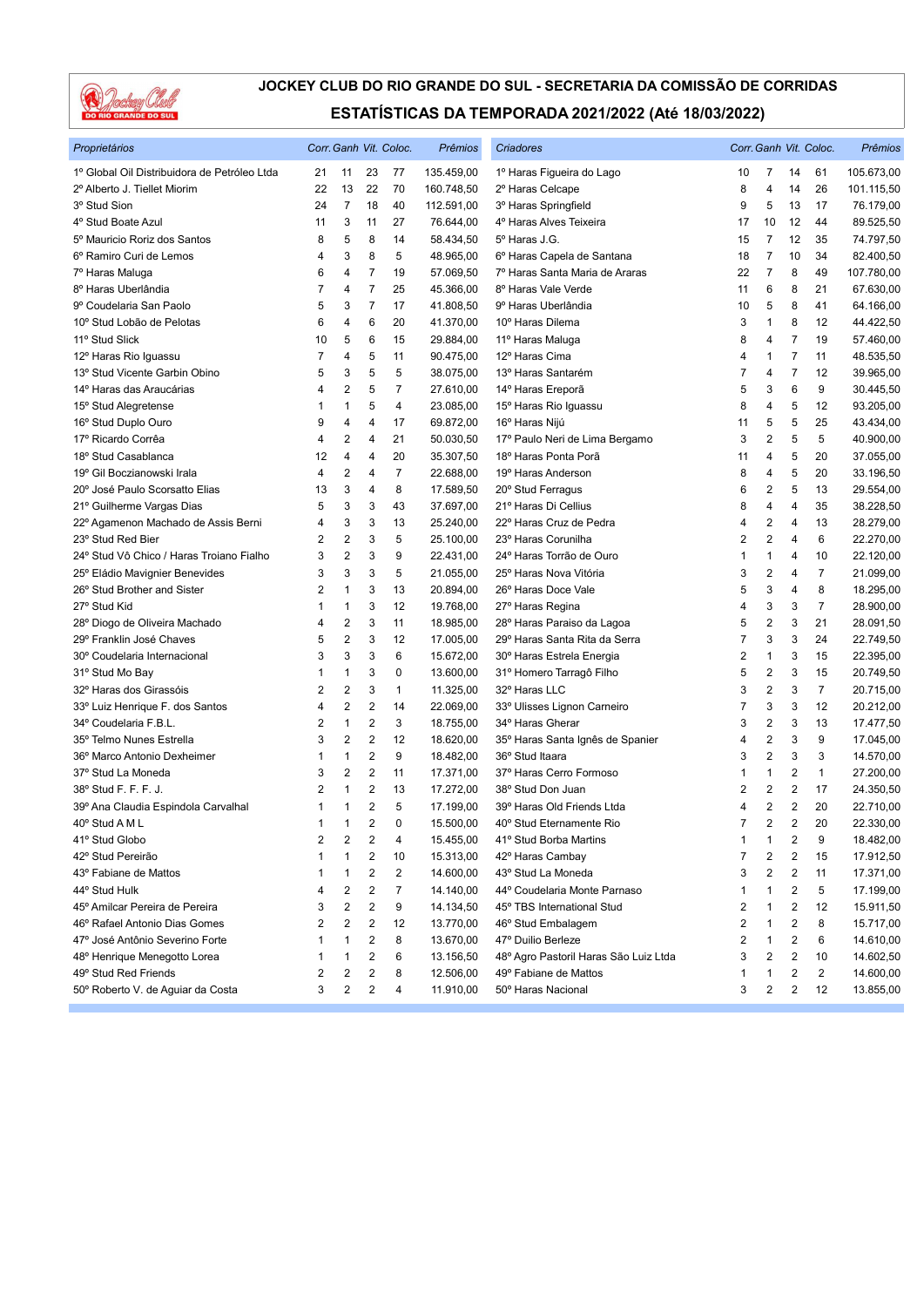

| Criadores (2 anos)                   |                |                |                | Corr. Ganh Vit. Coloc. | Prêmios   | Reprodutores (2 anos)                    |                |              |                | Corr. Ganh Vit. Coloc. | <b>Prêmios</b> |
|--------------------------------------|----------------|----------------|----------------|------------------------|-----------|------------------------------------------|----------------|--------------|----------------|------------------------|----------------|
| 1º Haras Capela de Santana           | 5              | $\overline{2}$ | 4              | 9                      | 34.730,00 | 1º Wired Bryan-USA(Stormy Atlantic)      | 6              | 4            | 6              | $\overline{2}$         | 39.090,00      |
| 2º Haras Vale Verde                  | 4              | $\overline{1}$ | $\overline{c}$ | 6                      | 21.300,00 | 2º Victory Is Ours-(Northern Afleet)     | 4              | 1            | $\overline{2}$ | 6                      | 21.300,00      |
| 3º Haras Santa Maria de Araras       | 4              | $\overline{2}$ | 2              | 3                      | 14.520,00 | 3º Kentuckian-(Tiznow)                   | 2              | 1            | 1              | $\mathbf{1}$           | 65.530,00      |
| 4º Haras Nijú                        | 5              | $\overline{2}$ | $\overline{2}$ | $\overline{2}$         | 13.780,00 | 4º Embaixador Inglês-SP(First American)  | $\overline{2}$ | 1            | 1              | 6                      | 13.405,00      |
| 5º Haras Rio Iguassu                 | 1              | 1              | 1              | 0                      | 65.000,00 | 5° Billion Dollar-(Put It Back)          | 3              | 1            | 1              | $\overline{2}$         | 9.610,00       |
| 6º Haras Paraiso da Lagoa            | $\overline{2}$ | $\overline{1}$ | 1              | 6                      | 13.405,00 | 6° Goldikovic-(Galileo)                  | 4              | 1            |                | $\overline{4}$         | 8.690,00       |
| 7º Haras Alves Teixeira              | 3              | $\mathbf{1}$   | 1              | $\mathbf{1}$           | 8.550,00  | 7º Adriano-(A.P. Indy)                   | $\mathbf 1$    | $\mathbf{1}$ | 1              | $\overline{2}$         | 8.690,00       |
| 8º Haras Palmerini                   | 2              | $\mathbf{1}$   | 1              | 3                      | 8.215,00  | 8º Salto-(Pivotal)                       | $\overline{2}$ | 1            | 1              | 3                      | 8.215,00       |
| 9º Eládio Mavignier Benevides        | 1              | -1             | 1              | $\overline{2}$         | 8.160,00  | 9º Alcorano-(Public Purse)               | 2              | $\mathbf 1$  | 1              | 3                      | 7.295,00       |
| 10° Stud Globo                       | 1              | $\overline{1}$ | 1              | $\overline{2}$         | 6.765,00  | 10° Emcee-(Unbridled'S Song)             | $\overline{2}$ | $\mathbf{1}$ | 1              | $\mathbf{1}$           | 5.830,00       |
| 11º Haras Anderson                   | 1              | $\mathbf{1}$   | 1              | $\mathbf{1}$           | 5.830,00  | 10° Phone Time-(Gilded Time (USA))       | 1              | 1            | 1              | $\mathbf{1}$           | 5.830,00       |
| 12º Aluizio Merlin Ribeiro           | 1              | $\pmb{0}$      | $\mathbf 0$    | $\mathbf{1}$           | 19.500,00 | 12º Quiz Kid-(Forestry)                  | 1              | 0            | 0              | $\mathbf{1}$           | 19.500,00      |
| 13º Haras Cima                       | 1              | 0              | $\mathbf 0$    | $\mathbf{1}$           | 13.000,00 | 13º Forestry-(Storm Cat)                 | 1              | 0            | $\Omega$       | $\mathbf{1}$           | 13.000,00      |
| 14º Haras Free Way                   | 1              | $\mathbf 0$    | $\mathbf 0$    | $\mathbf{1}$           | 6.500,00  | 14° Tokay-(Wild Event)                   | 3              | 0            | 0              | 8                      | 7.830,00       |
| 15º Haras das Araucárias             | 2              | 0              | $\pmb{0}$      | 4                      | 4.630,00  | 15° Tiger Heart-(Scatmandu)              | $\overline{c}$ | 0            | 0              | $\mathbf{1}$           | 6.500,00       |
| 16° Haras Fidelis Hillmann           | 1              | 0              | 0              | 2                      | 3.200,00  | 16° Koller-ARG(Orpen)                    | 3              | 0            | $\Omega$       | 3                      | 4.260,00       |
| 17º Homero Tarragô Filho             | $\overline{2}$ | 0              | $\pmb{0}$      | 3                      | 2.650,00  | 17º Redattore-(Roi Normand)              | 1              | 0            | 0              | 3                      | 4.130,00       |
| 18º Haras Ereporã                    | $\overline{2}$ | 0              | $\pmb{0}$      | 3                      | 2.385,00  | 18° Oliver Zip-USA(City Zip)             | $\overline{2}$ | 0            | 0              | $\overline{2}$         | 3.590,00       |
| 19º Haras Santa Tereza do Bom Retiro | $\overline{1}$ | 0              | 0              | 2                      | 2.120,00  | 19º La Fúria Negra-PR(Mensageiro Alado)  | 2              | 0            | 0              | 3                      | 2.650,00       |
| 20° Haras Quero-Quero do Sul         | 1              | 0              | 0              | $\mathbf{1}$           | 2.000,00  | 20° West By East-(Blade Prospector)      | 1              | 0            | 0              | $\overline{2}$         | 2.120,00       |
| 21º Beverly Hills Stud               | 1              | 0              | 0              | $\mathbf{1}$           | 1.590,00  | 21° Save The Tiger-ARG(Giant'S Causeway) | 2              | 0            | 0              | 3                      | 1.825,00       |
| 21º Haras Celcape                    |                | 0              | 0              | $\mathbf{1}$           | 1.590,00  | 22° Vettori-(Machiavellian)              | 1              | $\Omega$     | 0              | 1                      | 1.590,00       |
| 23º Haras Santa Ignês de Spanier     |                | 0              | 0              | 3                      | 1.325,00  | 22° War Secretary-(War Front)            | 1              | $\Omega$     | 0              | $\mathbf{1}$           | 1.590,00       |
| 24° Haras Gherar                     |                | 0              | 0              | $\mathbf{1}$           | 1.060,00  | 24° Union Avenue-USA(Gone West)          | 1              | 0            | 0              | 3                      | 1.325,00       |
| 25° Stud Villas de Aguiar            |                | 0              | $\mathbf 0$    | $\overline{2}$         | 530,00    | 25° Hat Trick-(Sunday Silence)           | 1              | $\Omega$     | $\Omega$       | $\mathbf{1}$           | 300,00         |
| 26° Ulisses Lignon Carneiro          |                | $\mathbf 0$    | $\mathbf 0$    | $\mathbf{1}$           | 530,00    | 26° My Cherie Amour-(Ay Caramba)         | 1              | 0            | 0              | $\mathbf{1}$           | 265,00         |
| 26° Haras Santa Rita da Serra        |                | 0              | $\mathbf 0$    | 1                      | 530,00    | 27° Joe Owen-RS(Christine'S Outlaw)      | 2              | 0            | 0              | 0                      | 0,00           |
| 28° Stud Eternamente Rio             |                | 0              | 0              | $\mathbf{1}$           | 300,00    | 27° Courtier-(Pioneerof The Nile)        | 1              | 0            | $\Omega$       | 0                      | 0,00           |
| 29° Haras Doce Vale                  | 1              | $\mathbf 0$    | 0              | $\mathbf{1}$           | 265,00    | 27º Taludo-(Music Prospector)            | 1              | 0            | $\Omega$       | $\mathbf{0}$           | 0,00           |
| 30° Haras Campestre                  | 2              | 0              | 0              | 0                      | 0,00      | 27º Totosão-(Spring Halo)                | 1              | 0            | 0              | $\mathbf{0}$           | 0,00           |
| 30° Haras Cambay                     | 2              | 0              | 0              | 0                      | 0,00      | 27° Catch A Flight-(Giant'S Causeway)    | 1              | 0            | 0              | 0                      | 0,00           |
| 30° Stud Dharma                      | 1              | 0              | $\mathbf 0$    | 0                      | 0,00      | 27º Belo Acteon-(Acteon Man)             | 1              | $\Omega$     | $\Omega$       | $\Omega$               | 0,00           |
| 30° Stud La Moneda                   | 1              | 0              | $\pmb{0}$      | 0                      | 0,00      |                                          |                |              |                |                        |                |
| 30° Haras M.M.Barreta                | 1              | 0              | $\mathbf 0$    | 0                      | 0,00      |                                          |                |              |                |                        |                |
| 30° Haras América do Sul             | 1              | 0              | 0              | 0                      | 0,00      |                                          |                |              |                |                        |                |
| 30° Haras Charmville                 | 1              | 0              | 0              | $\Omega$               | 0,00      |                                          |                |              |                |                        |                |
|                                      |                |                |                |                        |           |                                          |                |              |                |                        |                |